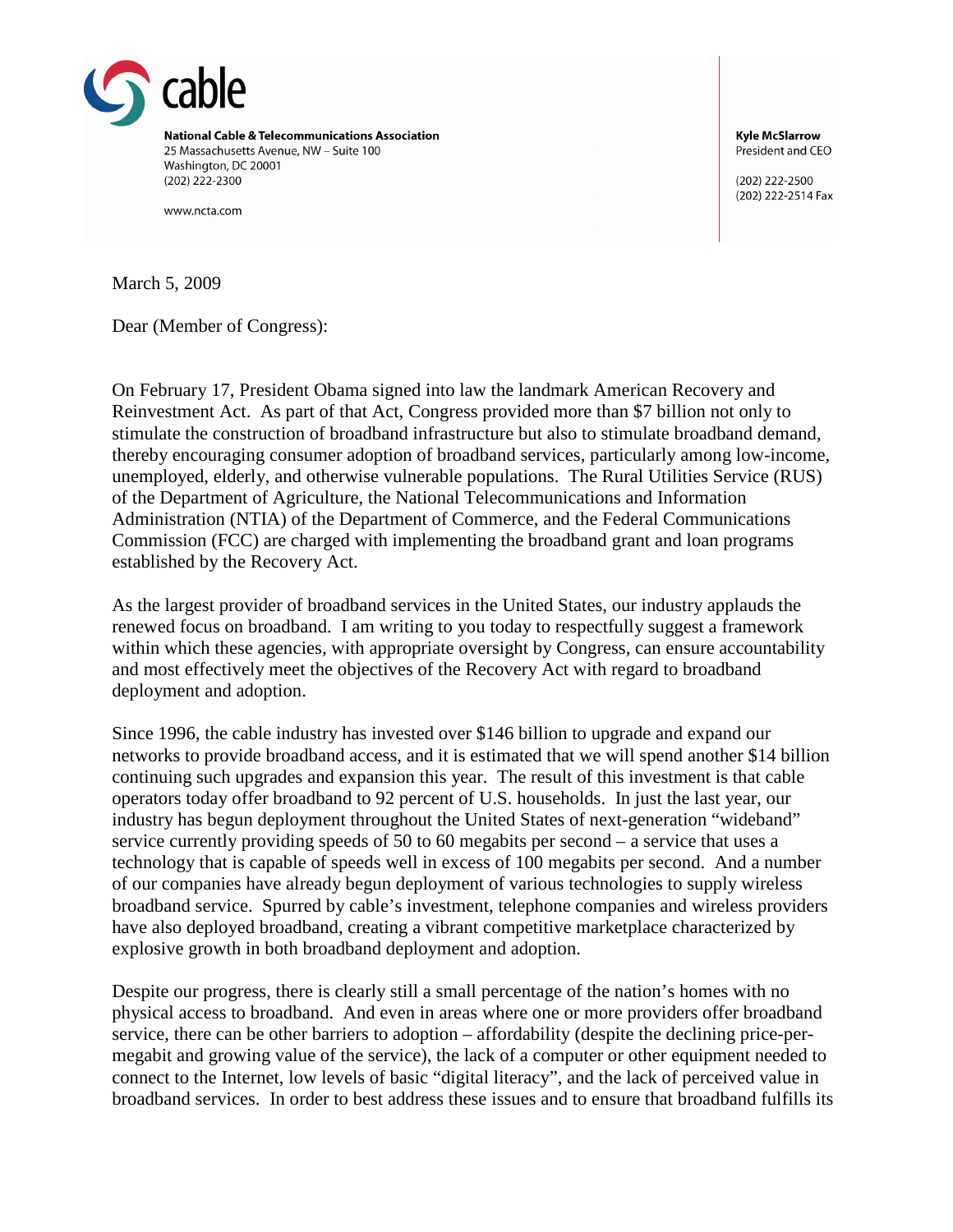full promise as an engine of job creation, a facilitator of educational and health care opportunities, and a means of shrinking the distances between isolated communities, we believe that the broadband grant and loan programs created by the American Recovery and Reinvestment Act should be structured around the following priorities:

- Extending broadband facilities to *unserved areas*.
- Supporting programs that enable *underserved populations* to acquire and to make effective use of broadband service where it is already available.
- If funds remain, extending broadband facilities to *underserved areas* defined in terms of below-standard speed and other qualitative measures relative to today's current generation broadband service.

Informed by these priorities, grants and loans should be awarded on a competitively and technologically neutral basis so as not to upset the competitive marketplace, and should be awarded through a process that is transparent and coordinated with other agencies providing similar aid.

We recognize the magnitude of the task before the RUS, NTIA, and FCC in implementing the ambitious broadband program established by Congress in the Recovery Act. But we are confident that grants and loans provided within this framework will have a meaningful impact in expanding the reach and use of broadband services and can be administered in a manner that promotes accountability and ensures effectiveness. As an industry that has been at the forefront of broadband deployment for more than a dozen years, we stand ready to work with the agencies and Congress in meeting these new challenges.

Sincerely,

Kyle E. McSlarrow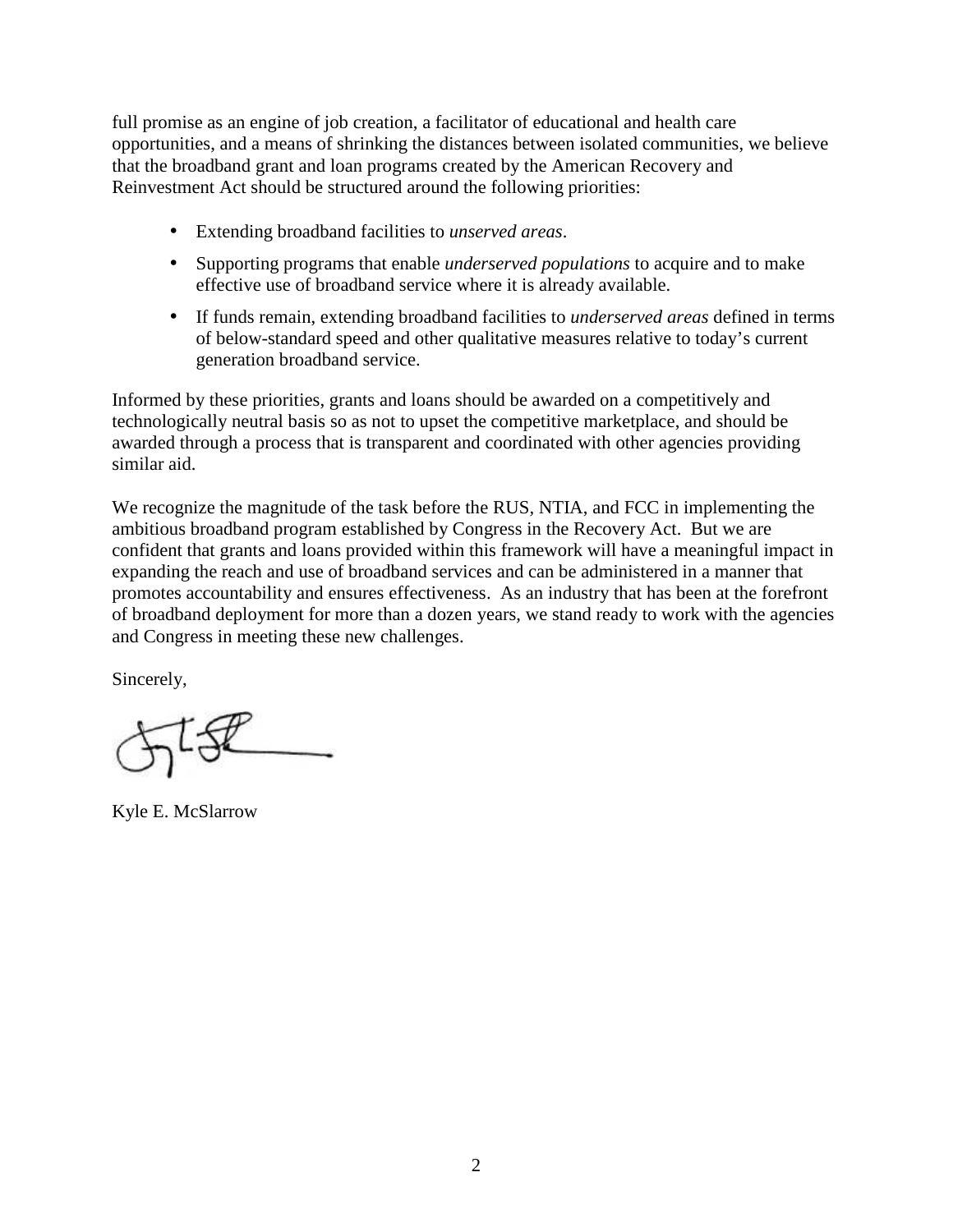## **RECOMMENDED PRINCIPLES FOR BROADBAND EXPENDITURES**

## **Extending broadband facilities to unserved areas.**

While the number of consumers with access to broadband has grown steadily over the past five years, some areas, particularly in rural America, still lack the necessary infrastructure to offer broadband services and lag far behind their urban and suburban counterparts in access to broadband. Extending the physical availability of broadband where it currently does not exist, *i.e.*, where there is no provider of Internet access offering speeds of at least 200 kilobits per second in at least one direction, should be the government's highest priority in terms of distributing broadband grants.

The Recovery Act calls for grants to encourage investments that would not otherwise be made in a particular geographic area, and for funds to be awarded where they will be "efficient and expeditious." In providing grants or loans to unserved geographic areas, subsidies therefore should be directed to areas in which service would not otherwise be provided. To make the most efficient use of taxpayer dollars, funding awards should also give due regard for the most appropriate technology for a particular area. For instance, in some of the most rural parts of the country, extending broadband service through wired physical facilities may not be economically feasible, even with substantial governmental assistance.

Even in these unserved areas, efforts to encourage broadband deployment should not include unreasonable speed requirements that favor one particular type of next-generation architecture. As the House-Senate conferees on the Recovery Act recognized, establishing too high a bar for eligibility in these areas could have the perverse effect of deterring any investment there, depriving those areas of jobs in building out broadband and perpetuating the lack of broadband service rather than remedying it.

## **Supporting programs that enable underserved populations to acquire and to make effective use of broadband service where it is available.**

Providing broadband access does not necessarily mean that customers will subscribe to it. As surveys have shown, many consumers fail to subscribe to broadband services even when it is available. For too many of the at least 92 percent of the United States population that has access to broadband services there is a demand-side problem. Specifically, only about 61 percent of U.S. households subscribe to broadband service, with 70 percent of households headed by someone under 65 years of age receiving broadband service. An effective grant program therefore should address the reasons why particular populations choose not to subscribe even when broadband is available – whether for lack of perceived relevance to their lives or for lack of resources.

This problem disproportionately affects low-income and low-education households. A grant program should target these populations and the barriers that prevent them from receiving the benefits of broadband. The digital divide remains a very real problem.